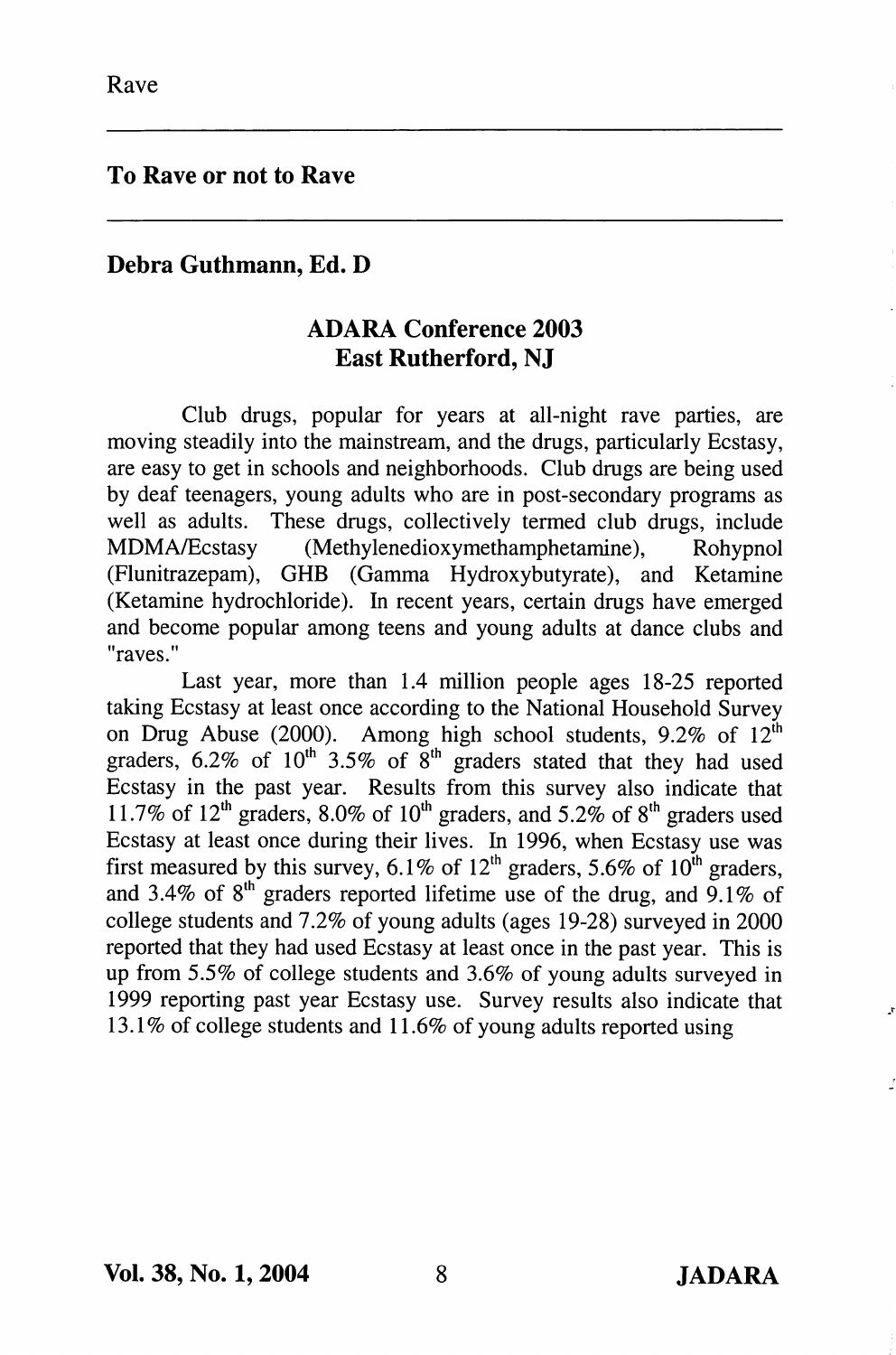MDMA at least once in their lifetimes. According to the 2000 National Household Survey on Drug Abuse, more than 6.4 million people age 12 and older reported that they had used Ecstasy at least once in their lives. Among 12-17 year olds, 2.6% reported lifetime Ecstasy use, 9.7% of 18- 25 year olds reported lifetime Ecstasy use.

Ecstasy, by far the most popular of the club drugs, produces both stimulant and psychedelic effects, and users often dance all night. Ecstasy users become bewitched by flashing lights and music with a steady bass beat. Teens may attend all-night rave parties featuring techno music and light shows that cater to an Ecstasy user's heightened sensitivities to light, sound and touch. To capitalize on their heightened senses, partiers wave light sticks, tape flashing "belly lights" to their navels or wear luminescent, flickering bracelets called Toobies. Users may wear fuzzy sweaters or other soft fabrics. Some Ecstasy users coat surgical masks with vapor rubs for the cooling rush sensation. Ecstasy also causes involuntary jaw clenching, so users suck on pacifiers and candy necklaces to alleviate the effects. Abuse experts and law enforcement authorities say that as users get bored with Ecstasy alone, they are experimenting with dangerous drug combinations. Ecstasy users may snort a "bump" of Ketamine to intensify the hallucinatory aspects of Ecstasy at the peak of a "roll." As the Ecstasy wears off, users may drink a shot glass or capful of GHB to ease off Ecstasy's speed effects.

Before it was made illegal in 1985, MDMA was used by psychiatrists as a therapeutic tool. Studies are currently underway in Spain and Israel assessing MDMA's effectiveness in the treatment of Post Traumatic Stress Disorder (PTSD). MDMA is a "mood elevator" that produces a relaxed, euphoric state. It does not produce hallucinations. MDMA takes effect 20 to 40 minutes after taking a tablet, with little rushes of exhilaration which can be accompanied by nausea. 60 to 90 minutes after taking the drug, the user feels the peak effects. Sensations are enhanced and the user experiences heightened feelings of empathy, emotional warmth, and self-acceptance. The effects of 'real' ecstasy subside after about 3-5 hours. Users report that the experience is very pleasant and highly controllable. Even at the peak of the effect, people can usually deal with important matters. The effect that makes MDMA different from other drugs is empathy, the sensation of understanding and accepting others. Ecstasy is almost always swallowed as a tablet or capsule. A normal dose is around 100-125 mg. Black

ę

à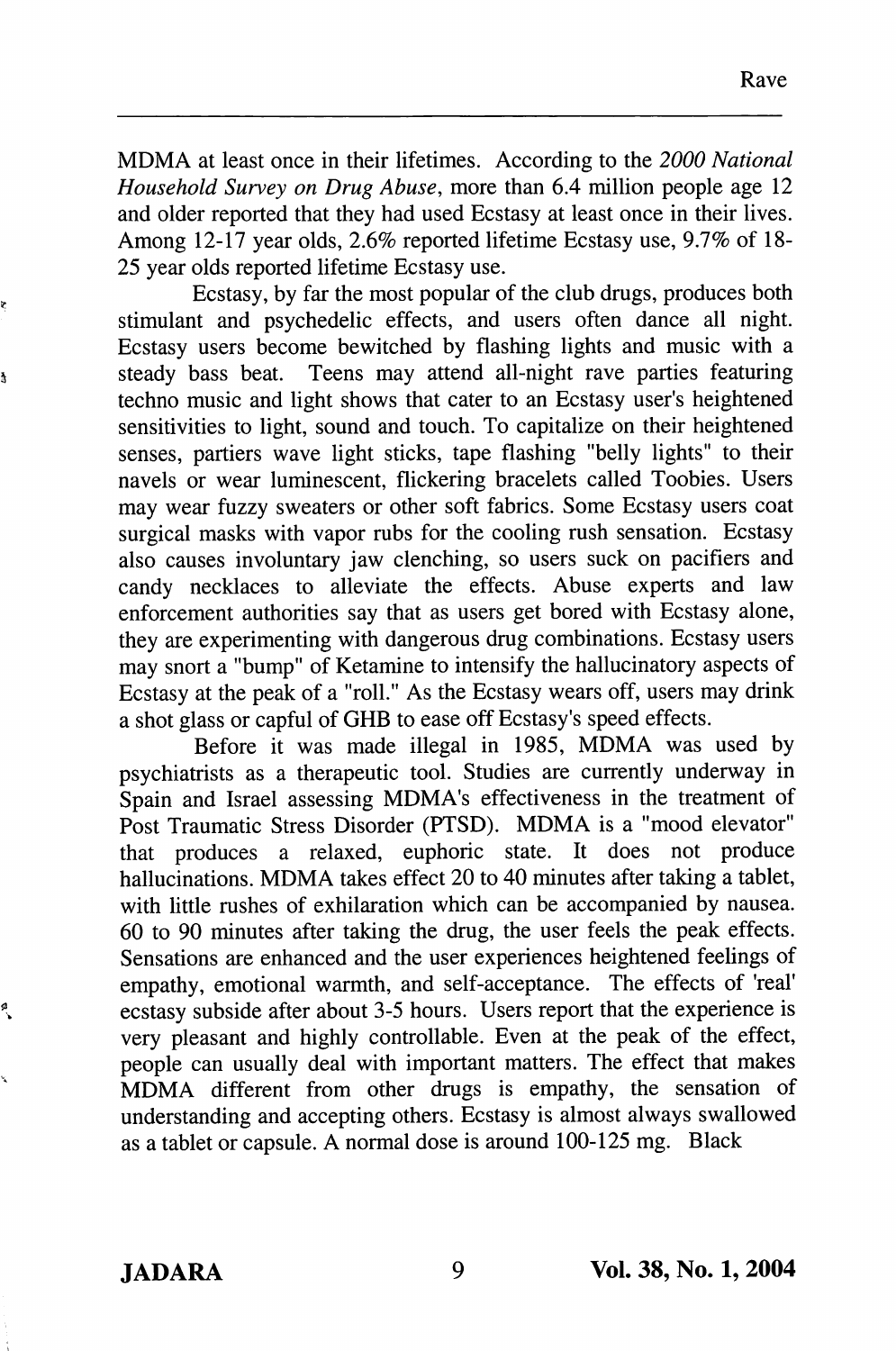market "Ecstasy" tablets vary widely in strength, and often contain other drugs.

Ecstasy is not physically addictive. However, the drug can often take on great importance in people's lives, and some people become rather compulsive in their use. Taken too frequently, however, MDMA loses its special effect. MDMA releases the brain chemical serotonin, elevating mood and acting as a short-term antidepressant. Frequent or high doses have been linked to neurotoxic damage in laboratory animals. It is still unknown whether such damage occurs in humans or, if it does, whether this has any long-term, negative consequences. There have been some deaths associated with MDMA. Usually these have been a result of heatstroke from dancing for long periods of time in hot clubs without replenishing lost body fluids. Much of what is sold as "Ecstasy" on the black market actually contains other drugs. Mixing Ecstasy with alcohol or other drugs increases the risk of adverse reactions. When you take Ecstasy (or any stimulant drug) your body temperature rises. When you take Ecstasy in a hot place (like a rave) your body temperature rises even more. With body temperatures raised to these very high levels there is a risk of developing heat stroke. When your body overheats you lose fluid. Some ravers lose pints and pints of fluid when dancing in hot places. At a crowded indoor rave you could lose up to 6 pints in 6 hours. These fluids must be replaced. Sometimes "Ecstasy" tablets do not contain real Ecstasy. DXM, a cough suppressant that dries out the lungs, is often found in fake Ecstasy tablets. In high doses DXM not only raises your body temperature but also dries out your skin and prevents you from sweating. Since sweating is the main way the body cools itself down, DXM is even more likely to cause heatstroke.

Ketamine, an anesthetic used mostly on animals, is a disassociate drug that produces hallucinations, GHB is a tasteless, odorless depressant that sedates and intoxicates users and may be used to come down from Ecstasy. GHB also has been used by rapists to subdue their victims. The tasteless and odorless depressants Rohypnol and GHB are often used in the commission of sexual assaults due to their ability to sedate and intoxicate unsuspecting victims. Rohypnol, a sedative/tranquilizer, is legally available for prescription in many countries outside of the U.S. and is widely available in Mexico, Colombia, and Europe. Although usually taken orally in pill form, reports have shown that users are also grinding Rohypnol into a powder and snorting the drug.

ř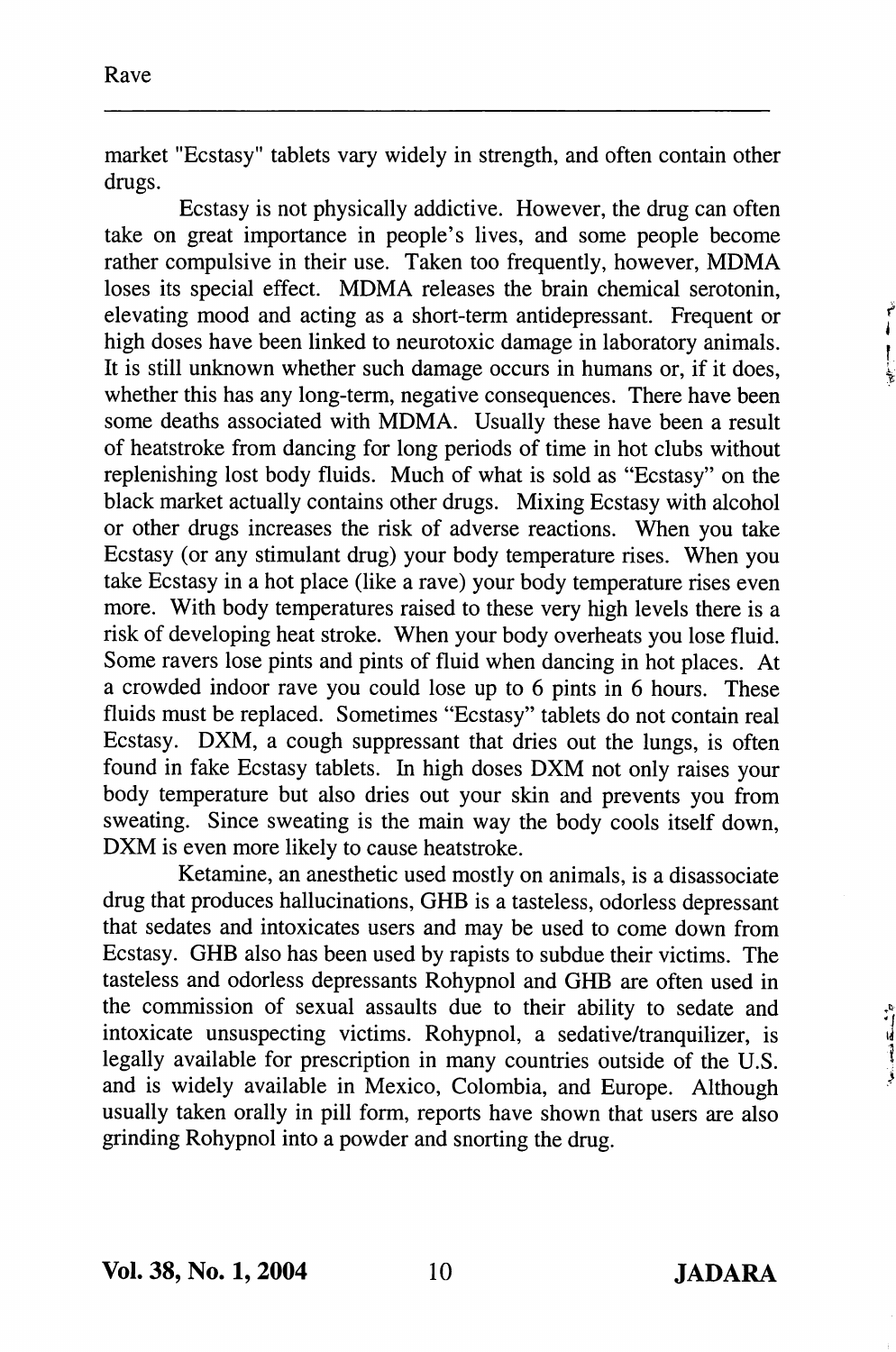GHB usually comes as an odorless liquid, slightly salty to the taste, and sold in small bottles. It has also been found in powder and capsule form. It is classified as a sedative-hypnotic, and was originally developed as a sleep-aid. At lower doses GHB has a euphoric effect similar to alcohol, and can make the user feel relaxed, happy and sociable. Higher doses can make the user feel dizzy and sleepy, and can sometimes cause vomiting, muscle spasms, and loss of consciousness. Overdoses will always cause loss of consciousness (temporary coma), and will slow down breathing. Sometimes, and particularly if mixed with alcohol, GHB can slow breathing down to a dangerously low rate, which has caused a number of deaths. A teaspoon or capful by mouth is usually considered a normal dose, but strength can vary from batch to batch. Careful users start with half a teaspoon and wait at least an hour before deciding whether to take more. The effects are usually felt between ten minutes and one hour after ingestion. The primary effects last about 2-3 hours, but residual effects can last up to a whole day. It's hard to find the proper dose with GHB. A teaspoon might be perfect one time, but an overdose the next time. It depends on body weight, and how much food is in the stomach, and other random factors. The effects may not peak for up to two hours, and many overdoses have occurred from people not waiting long enough before taking more. Mixing GHB with alcohol or other depressants is extremely dangerous and has caused many deaths due to respiratory failure. Passing out on GHB by itself is also dangerous and potentially life-threatening. Do not drive on GHB. One dose can impair motor coordination by as much as six drinks of alcohol. Also, the effects come on fast and, unlike alcohol, cannot be controlled or paced. Regular, daily use of GHB can cause physical dependency with harsh withdrawal symptoms.

The abuse of Ketamine, a tranquilizer most often used on animals, became popular in the 1980s, when it was realized that large doses cause reactions similar to those associated with the use of PCP, such as dream-like states and hallucinations. The liquid form of Ketamine can be injected, consumed in drinks, or added to smokable materials. The powder form can also be added to drinks, smoked, or dissolved and then injected. Legitimately used by veterinarians, Legitimately used by veterinarians, Ketamine is sometimes stolen from animal hospitals and veterinary clinics. DEA reporting also indicates that some of the Ketamine available in the U.S. has been diverted from pharmacies in Mexico.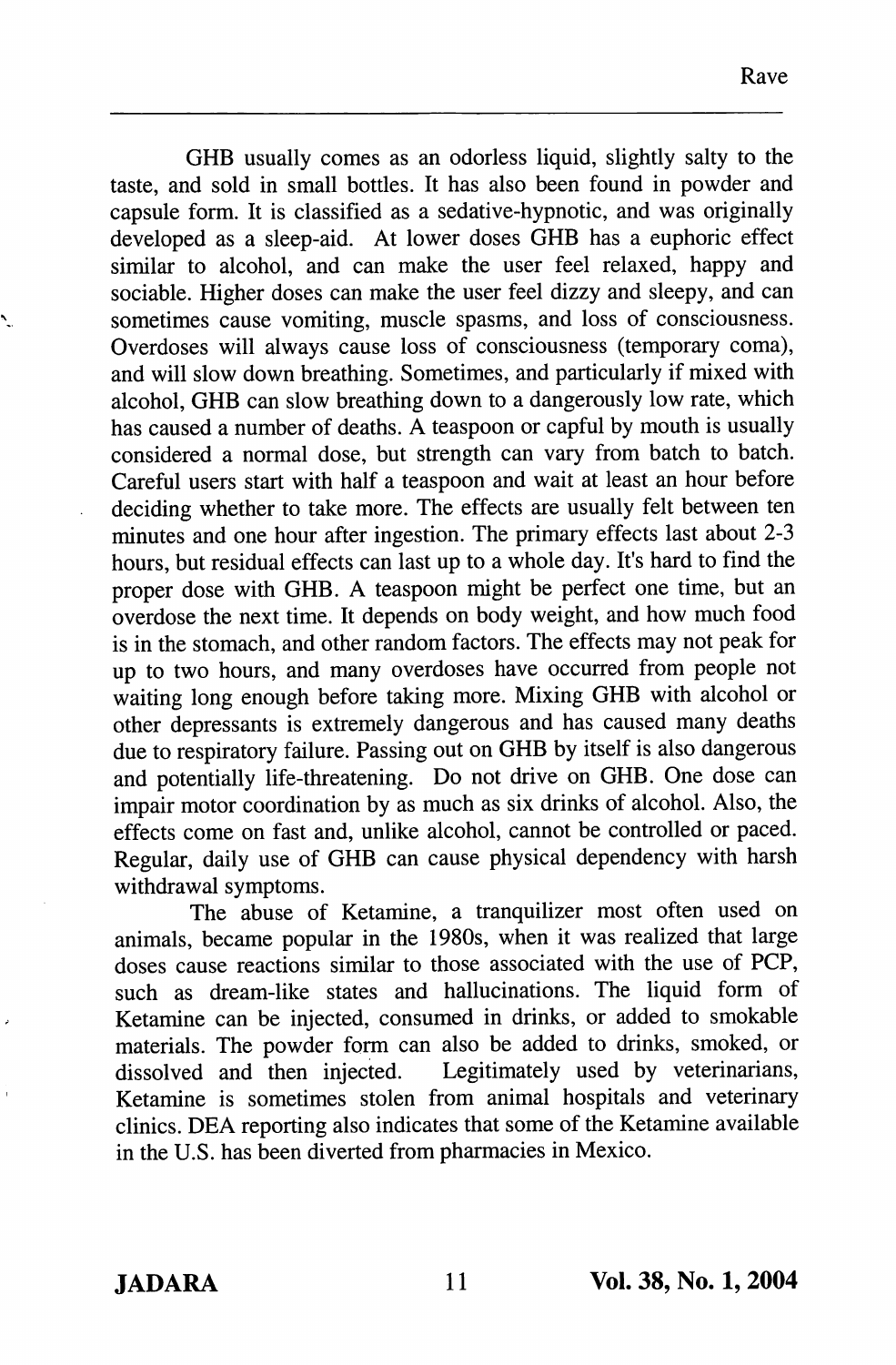Using MDMA can cause serious psychological and physical damage. The psychological effects can include confusion, depression, anxiety, and paranoia and may last weeks after ingesting the substance. Physically, a user may experience nausea, faintness, and significant increases in heart rate and blood pressure. MDMA use can cause hyperthermia, muscle breakdown, seizures, stroke, kidney and hyperthermia, muscle breakdown, seizures, cardiovascular system failure, and may lead to death. Also, chronic use of MDMA has been found to produce long-lasting, possibly permanent, damage to the sections of the brain critical to thought and memory.

Rohypnol, GHB, and Ketamine are all central nervous system depressants. Lower doses of Rohypnol can cause muscle relaxation and can produce general sedative and hypnotic effects. In higher doses, Rohypnol causes a loss of muscle control, loss of consciousness, and partial amnesia. When combined with alcohol, the toxic effects of Rohypnol can be aggravated. The sedative effects of Rohypnol begin to appear approximately 15-20 minutes after the drug is ingested. These effects typically last from 4-6 hours after administration of the drug, but some cases have been reported in which the effects were experienced 12 or more hours after administration. The use of Ketamine produces effects similar to PCP and LSD, causing distorted perceptions of sight and sound and making the user feel disconnected and out of control. The overt hallucinatory effects of Ketamine are relatively short-acting, lasting approximately one hour or less. However, the user's senses, judgment, and coordination may be affected for up to 24 hours after the initial use of the drug. Use of this drug can also bring about respiratory depression, heart rate abnormalities, and a withdrawal syndrome.

## SIGNS THAT SOMEONE MAY BE USING CLUB DRUGS

- 1. Staying out very late. Most "RAVE" parties begin late and end at daybreak. "RAVE" parties are the primary distribution point for Club drugs.
- 2. Extreme or moderate irritability the day after consuming these drugs. Ecstasy is called the hug drug because it heightens users sensory preceptors and lowers inhibitions. It triggers the release of serotonin in the brain, which governs mood. A depletion of serotonin in the brain causes irritability the day after use.
- 3. Possessing a baby pacifier or a pacifier made of candy. Some Club drugs cause the users to clench their teeth tightly which causes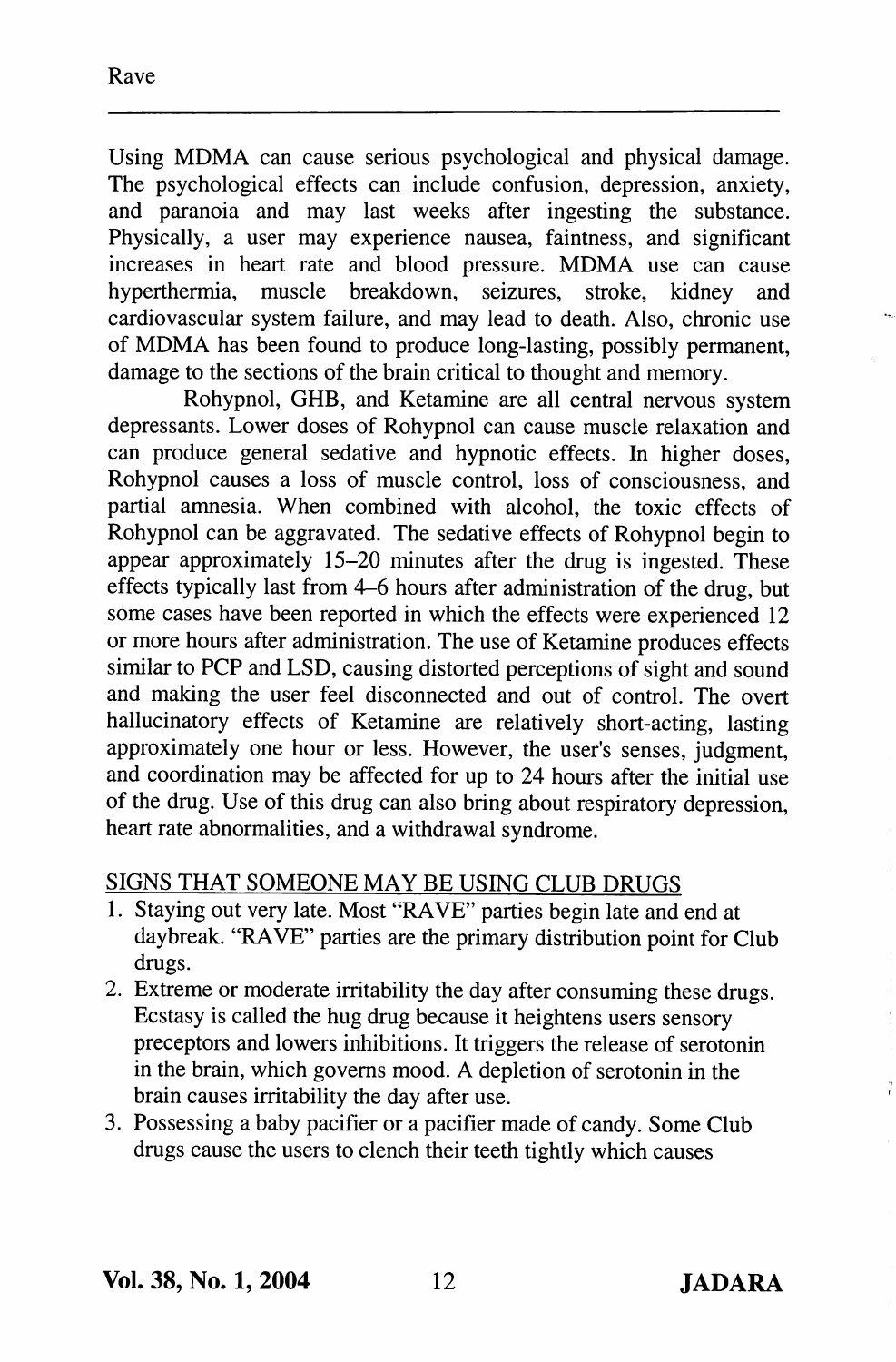discomfort. The pacifier eliminates the discomfort.

- 4. Inability to sleep.
- 5. Possession of fluorescent light sticks. Because drug users sensory preceptors are heightened with drugs such as Ecstasy, fluorescent light sticks are popular with club drug users.. Alcohol is not synonymous with club drug use. When alcohol is mixed with club drug use, it compounds the effects of the drug. GHB and Rohypnol are considered date rape drugs and the date rape effect is heightened with the introduction of alcoholic beverages.

## References

National Institute on Drug Abuse, Infofax: Club Drugs. February 2000

National Institute on Drug Abuse, Communitv Drug Alert Bulletin: Club Drugs. December 1999

Drug Enforcement Administration Web site. Drug Descriptions: Gamma Hvdroxvbutvric Acid (GHB)

Drug Enforcement Administration, Club Drugs: An Update. September 2001

Substance Abuse and Mental Health Services Administration, Results from the 2001 National Survev on Drug Use and Health: National Findings. September 2001

National Drug Intelligence Center, National Drug Threat Assessment, 2004, April 2004

Office of Applied Studies (2001). Summary of findings from the 2000 National Household Survey on Drug Abuse (National Household Survey on Drug Abuse Series: H-I3, DHHS Publication No. SMA 01-3549). Rockville, MD: Substance Abuse and Mental Health Services Administration.